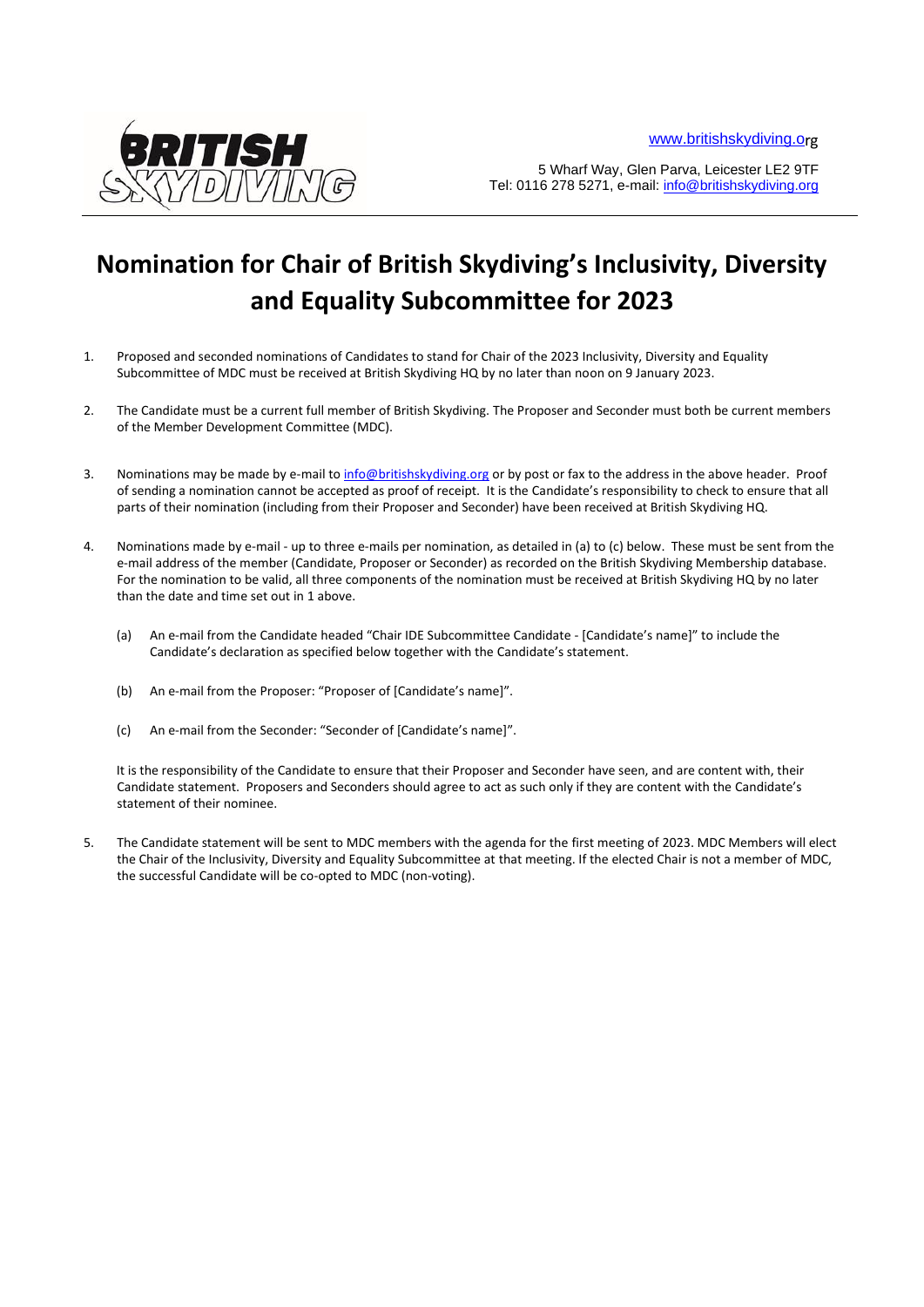| <b>Candidate's Declaration</b>                                                                                                                                   |                                                                                                                                                                                                                                                                                                               |  |
|------------------------------------------------------------------------------------------------------------------------------------------------------------------|---------------------------------------------------------------------------------------------------------------------------------------------------------------------------------------------------------------------------------------------------------------------------------------------------------------|--|
|                                                                                                                                                                  |                                                                                                                                                                                                                                                                                                               |  |
| accept nomination as a Candidate to stand for election as Chair of British Skydiving's Inclusivity, Diversity and Equality<br>Subcommittee 2023. I confirm that: |                                                                                                                                                                                                                                                                                                               |  |
| a)                                                                                                                                                               | I understand that is my personal responsibility to ensure that I am qualified and eligible to serve as Chair of the British<br>Skydiving's Inclusivity, Diversity and Equality Subcommittee and I remain so during my tenure as Chair.                                                                        |  |
| b)                                                                                                                                                               | If elected as Chair of the Inclusivity, Diversity and Equality Subcommittee, I have read, understand and accept the duties,<br>obligations and limitations placed on me by the British Skydiving (BPA)'s Articles of Association (downloadable from the<br>'About us' page of the British Skydiving website). |  |
|                                                                                                                                                                  | British Skydiving No<br>Monton Skydiving No 2002                                                                                                                                                                                                                                                              |  |
| Business activities that may involve skydiving and/or British Skydiving (if none state 'none'):                                                                  |                                                                                                                                                                                                                                                                                                               |  |
|                                                                                                                                                                  |                                                                                                                                                                                                                                                                                                               |  |

| <b>Proposer and Seconder</b>                                                                                                                    |  |  |
|-------------------------------------------------------------------------------------------------------------------------------------------------|--|--|
| We, as Proposer and Seconder, nominate:                                                                                                         |  |  |
|                                                                                                                                                 |  |  |
| as a Candidate to stand for election to serve as Chair of the British Skydiving's Inclusivity, Diversity and Equality<br>Subcommittee for 2023. |  |  |
|                                                                                                                                                 |  |  |
|                                                                                                                                                 |  |  |
|                                                                                                                                                 |  |  |
|                                                                                                                                                 |  |  |
|                                                                                                                                                 |  |  |
|                                                                                                                                                 |  |  |